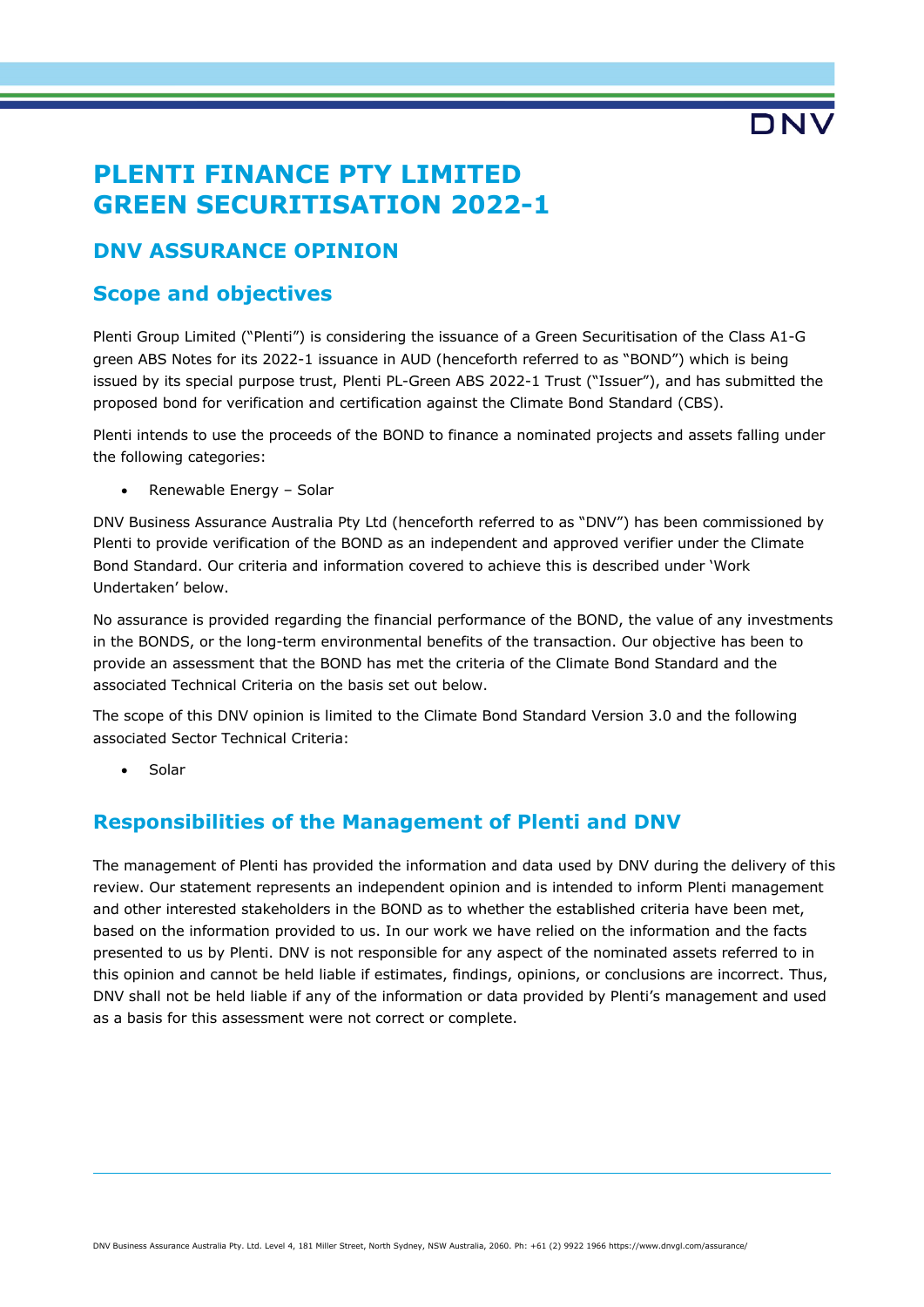### **Page 2 of 7**

# **Basis of DNV's opinion**

DNV has conducted the verification against the CBS v3.0 and associated Sector Technical Criteria through the creation and execution of a verification protocol addressing each requirement of the CBS v3.0 and the associated Sector Technical Criteria. The detail of areas covered in the DNV verification is summarised in Schedule 2 below.

## **Work undertaken**

Our work constituted a high-level review of the available information, based on the understanding that this information was provided to us by Plenti in good faith. We have not performed an audit or other tests to check the veracity of the information provided to us. The work undertaken to form our opinion included:

- Creation and execution of a Climate Bond Standard Protocol, adapted to include the relevant Sector Technical Criteria for the BOND nominated projects and assets, as described above and in Schedule 2 to this Assessment;
- Assessment of documentary evidence provided by Plenti on the BOND and supplemented by a high-level desktop research, documentation review and correspondence with key personnel from the issuer Plenti. These checks refer to current assessment best practices and standards methodology;
- Discussions with Plenti management, and review of relevant documentation;
- Documentation of findings against each element of the criteria. Our opinion as detailed below is a summary of these findings.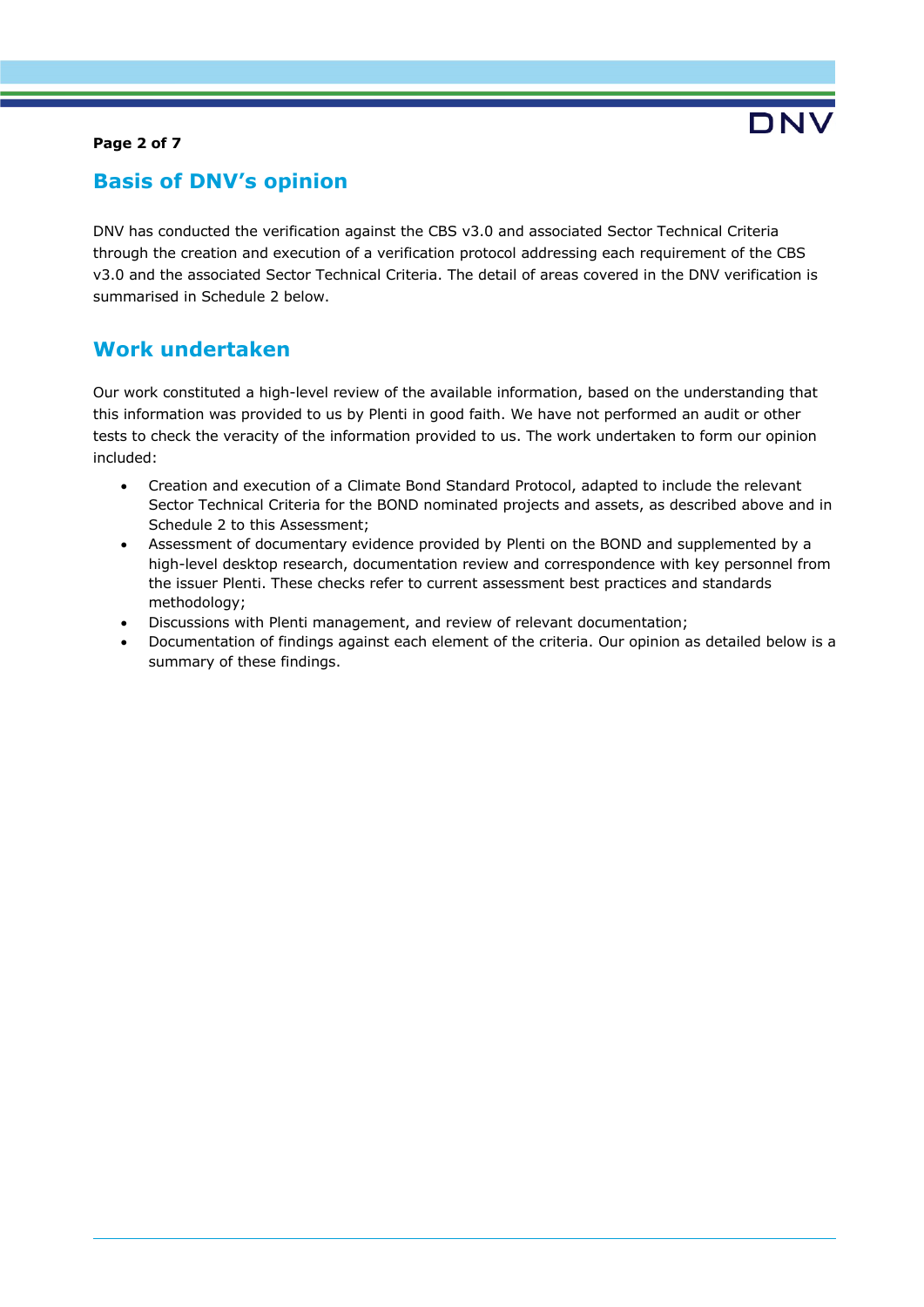#### **Page 3 of 7**

# **Findings and DNV's opinion**

DNV has performed the Pre-Issuance Verification of the Plenti Green Bond. It is DNV's responsibility to provide an independent verification statement on the compliance of the Plenti PL-Green ABS 2022-1 Trust with the Climate Bond Standard.

DNV conducted the verification in accordance with the Climate Bond Standard Version 3.0 and with International Standard on Assurance Engagements *3000 Assurance Engagements other than Audits or Reviews of Historical Information*. The verification included i) checking whether the provisions of the Climate Bond Standard were consistently and appropriately applied and ii) the collection of evidence supporting the verification.

DNV's verification approach draws on an understanding of the risks associated with conforming to the Climate Bond Standard and the controls in place to mitigate these. DNV planned and performed the verification by obtaining evidence and other information and explanations that DNV considers necessary to give limited assurance that the Plenti Green Bond meets the requirements of the Climate Bond Standard.

Based on the limited assurance procedures conducted, nothing has come to our attention that causes us to believe that the Plenti PL-Green ABS 2022-1 Trust Green Bond is not, in all material respects, in accordance with the Pre-Issuance requirements of the Climate Bond Standard Version 3.0 and Associated Solar and Low Carbon Transport Technical Criteria.

#### **for DNV GL Business Assurance Australia Pty. Ltd.**

Sydney, Australia / 1 February 2022

Mark Robinson Team Leader

David McCann Technical Reviewer

#### **About DNV**

Driven by our purpose of safeguarding life, property and the environment, DNV enables organisations to advance the safety and sustainability of their business. Combining leading technical and operational expertise, risk methodology and in-depth industry knowledge, we empower our customers' decisions and actions with trust and confidence. We continuously invest in research and collaborative innovation to provide customers and society with operational and technological foresight. With our origins stretching back to 1864, our reach today is global. Operating in more than 100 countries, our 16,000 professionals are dedicated to helping customers make the world safer, smarter and greener.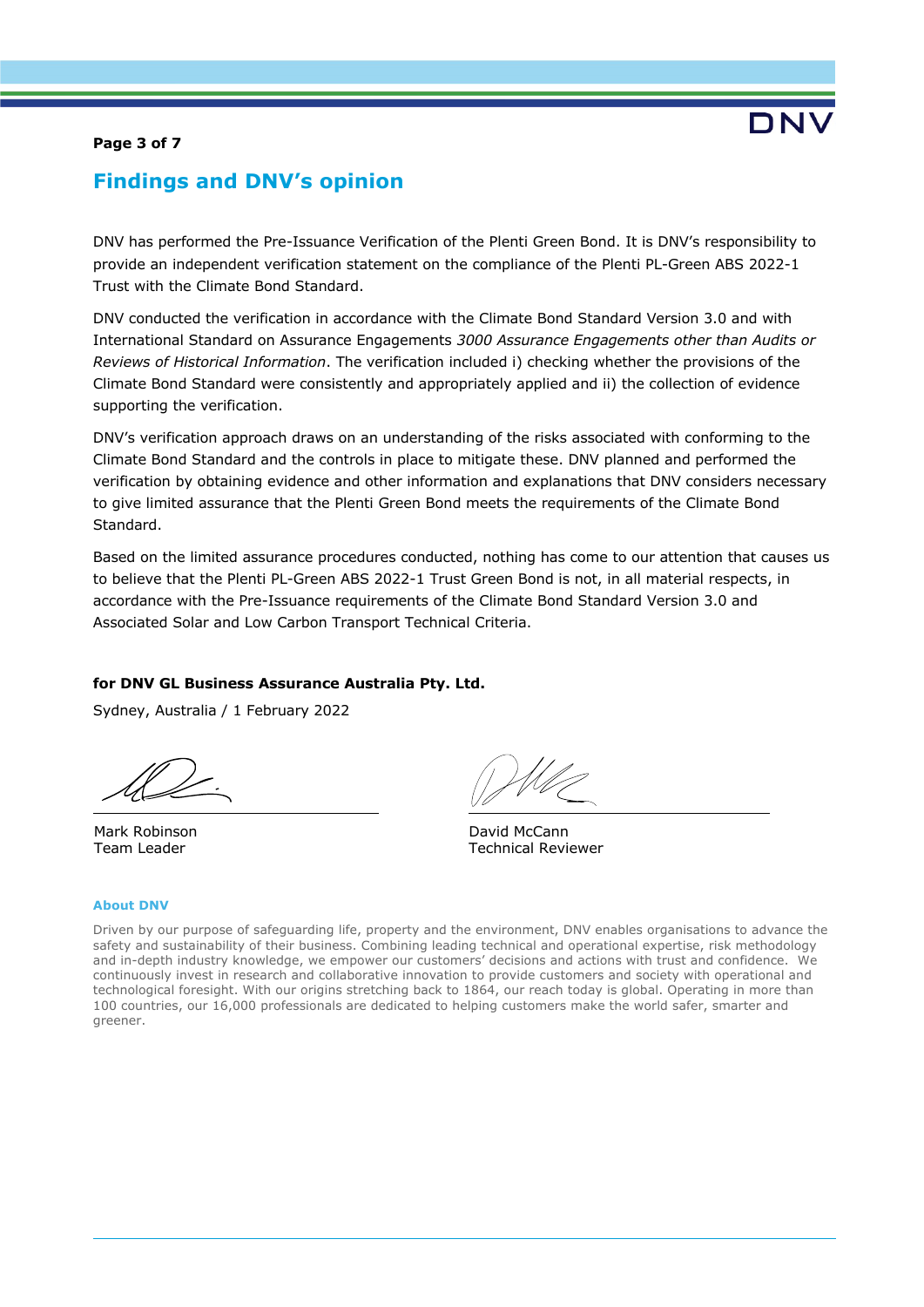**DNV** 

**Page 4 of 7**

# **SCHEDULE 1: DESCRIPTION OF NOMINATED ASSETS**

As per the Plenti pool cut data dated 31 May 2021.

| <b>Eligible Projects &amp; Assets Category</b> | <b>Sub category</b> | <b>Projects</b>                          | <b>Current Balance December 2021 (AUD)</b> |
|------------------------------------------------|---------------------|------------------------------------------|--------------------------------------------|
| Renewable Energy                               | Solar               | Solar PV and Solar Hot Water Receivables | \$73,840,685.28                            |
| <b>Total</b>                                   |                     |                                          | \$73,840,685.28                            |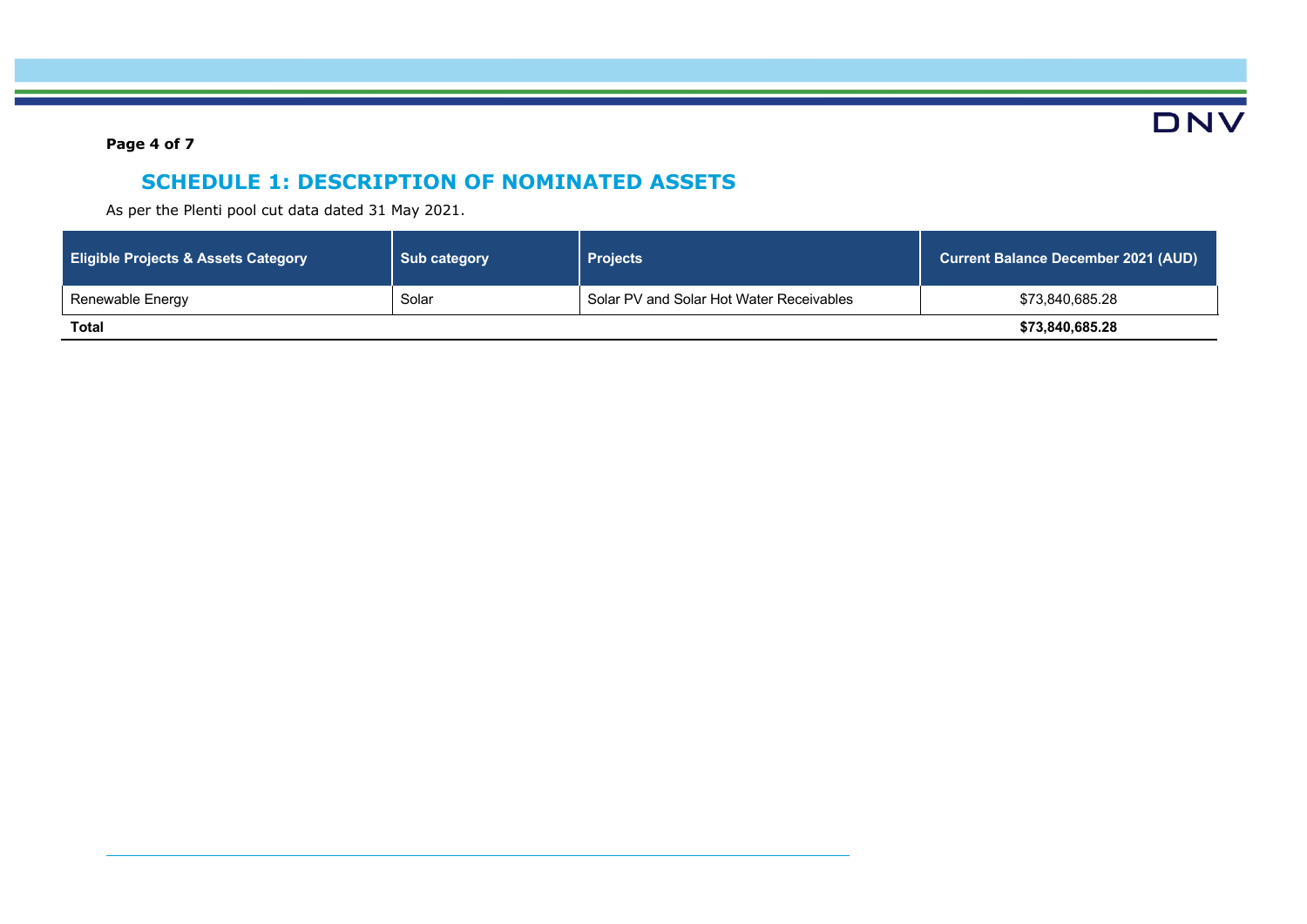#### **Page 5 of 7**

# **SCHEDULE 2: VERIFICATION CRITERIA**

### **Summary criteria for assertions of compliance with the Climate Bonds Standard v3.0**

The criteria against which Plenti and its nominated projects and assets have been reviewed prior to inclusion in the Bond are grouped under the requirements as detailed within the Climate Bonds Standard Version 3.0 including:

### **Part A: Pre-Issuance Requirements**

| <b>Area</b>                 | <b>Requirement</b>                                                                                                                                                                                |
|-----------------------------|---------------------------------------------------------------------------------------------------------------------------------------------------------------------------------------------------|
| Use of Proceeds             | Nominated Projects & Assets which are proposed to be associated with the Bond and which have been<br>assessed as likely to be Eligible Projects & Assets.                                         |
|                             | DNV has verified the nominated category of Solar Energy to be aligned with the CBS Taxonomy.                                                                                                      |
| <b>Project Selection</b>    | Establish, document and maintain a decision-making process which it uses to determine the eligibility of<br>the Nominated Projects & Assets.                                                      |
|                             | DNV has verified the method for project selection and evaluation set out by Plenti is compliant with the<br>Project Selection requirements of the CBS.                                            |
| Management of Proceeds      | The systems, policies and processes to be used for management of the Net Proceeds shall be documented<br>by Plenti.                                                                               |
|                             | DNV has verified the proposed management of proceeds and internal tracking set out by Plenti is compliant<br>with the CBS.                                                                        |
| Reporting Prior to Issuance | Plenti shall prepare a Green Financing Framework and make it available upon request prior to Issuance or<br>at the time of Issuance.                                                              |
|                             | DNV has verified the form and content of the Plenti Green Financing Framework against the requirements<br>of the CBS and confirmed its compliance.                                                |
| Reporting                   | Reporting on use of proceeds and nominated projects and assets.<br>DNV has reviewed and confirmed Plenti's proposed reporting as being compliant and aligned with the<br>requirements of the CBS. |

**DNV**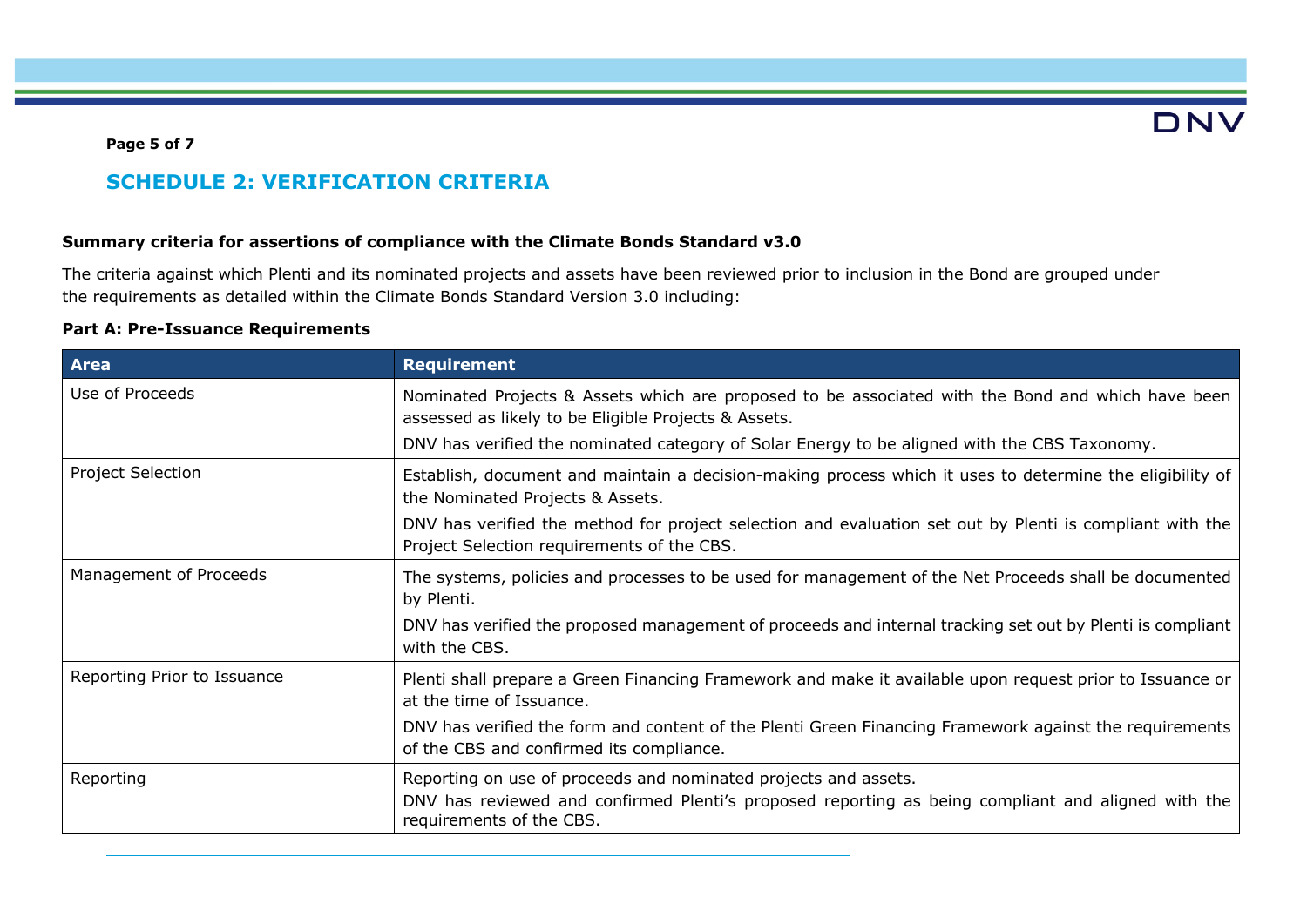**DNV** 

### **Part B: Post Issuance Requirements**

| <b>Area</b>              | <b>Requirement</b>                                                                                                                                                                                                           |
|--------------------------|------------------------------------------------------------------------------------------------------------------------------------------------------------------------------------------------------------------------------|
| Use of Proceeds          | Nominated Projects & Assets which are proposed to be associated with the Bond and which have been<br>assessed as likely to be Eligible Projects & Assets.<br>DNV will verify this requirement at Post Issuance Verification. |
| <b>Project Selection</b> | Establish, document and maintain a decision-making process which it uses to determine the eligibility of<br>the Nominated Projects & Assets.<br>DNV will verify this requirement at Post Issuance Verification.              |
| Management of Proceeds   | The systems, policies and processes to be used for management of the Net Proceeds shall be documented<br>by the Issuer.<br>DNV will verify this requirement at Post Issuance Verification.                                   |
| Reporting                | Reporting on use of proceeds and nominated projects and assets.<br>DNV will verify this requirement at Post Issuance Verification.                                                                                           |

### **Part C: Eligible projects and physical assets**

Nominated projects and assets include financing of or investments in equipment and systems which enable the mitigation of greenhouse gasses, as detailed in Schedule 1.

| Area                     | Requirement                                                                                                   |  |
|--------------------------|---------------------------------------------------------------------------------------------------------------|--|
| Renewable Energy (Solar) | Renewable energy production, appliances and products, such as solar energy generation:                        |  |
|                          | Solar photovoltaic systems listed on the Clean Energy Council's website as being rated Fire Safety<br>Class C |  |